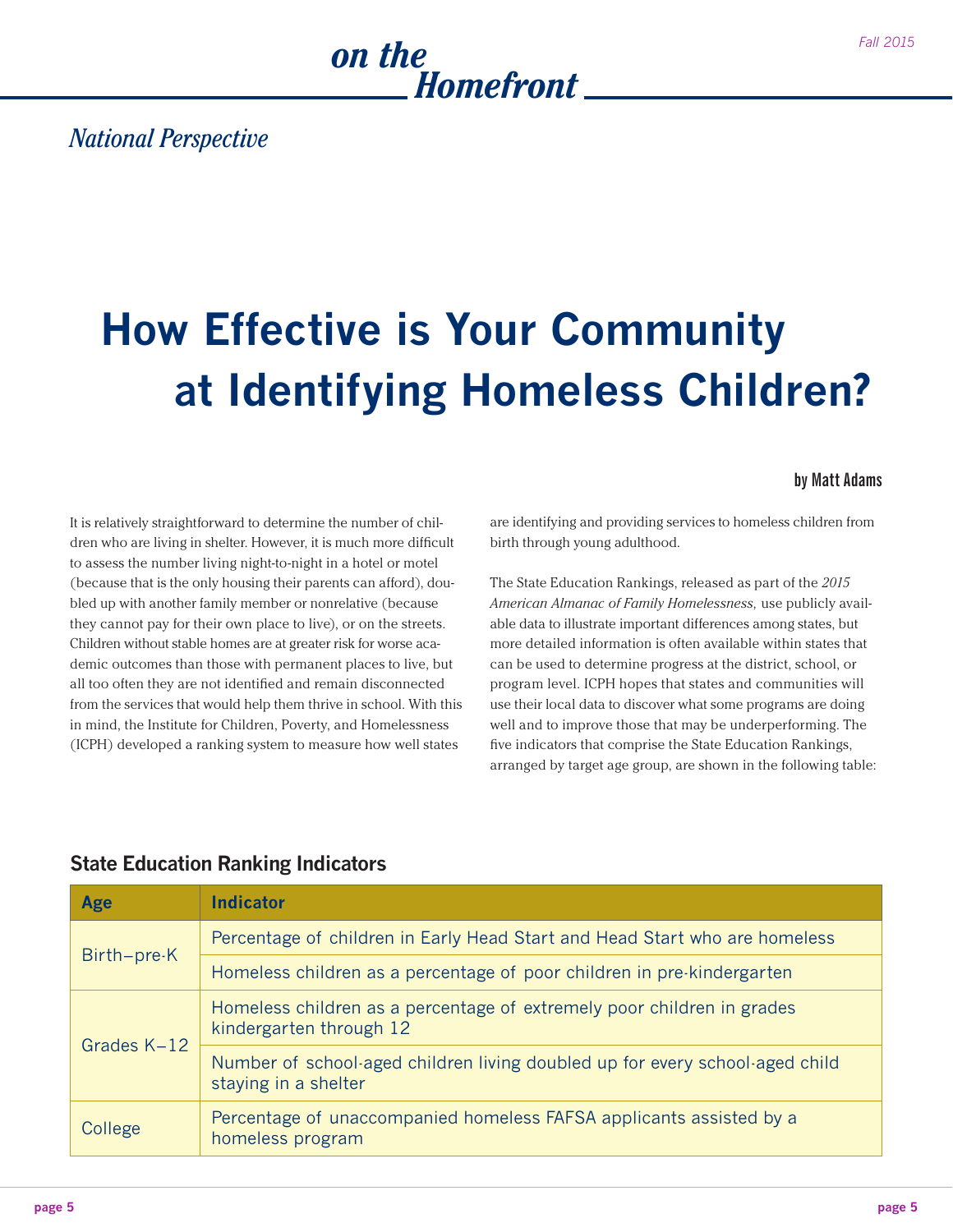# *Homefront*

Increasing young homeless children's enrollment in high-quality early education programs can help prepare them for school and position them for success later in life. Low-income children who participate in high-quality early childhood education programs are more likely to graduate from high school, be employed, and have higher earnings as adults. Since a federal effort was made to enroll young homeless children in Early Head Start and Head Start, the percentage of participating children who are homeless increased from 2.5% in program year 2006 – 07 to 4.6% in 2013 –14 (Figure 1). Head Start State Collaboration Offices can work to further increase enrollment by targeting local programs where the percentage of homeless children served is low. Other high-quality early childhood education programs, administered primarily by states, can do the same. Comparing the number of homeless children attending pre-K with those who are poor indicates how well homeless children are being identified. Nationwide, 5.3% of all poor children enrolled in pre-K also experienced homelessness during the 2013 –14 school year (Figure 2).

A similar approach can be undertaken to increase the number of homeless students identified in elementary and secondary schools. As with pre-K, state and local educational agencies can compare the number of homeless students to the number of school-aged children who are extremely poor (living at or below 50% of the poverty level, which amounted to \$9,895 for

#### **Figure 1**



PERCENTAGE OF CHILDREN IN EARLY HEAD START AND HEAD START WHO ARE HOMELESS (by program year)

Source: U.S. Department of Health and Human Services, *Head Start Program Information Report, Survey Summary Report— National Level, 2007–14.*

a family of three in 2014). Nationally, 30.0% of all extremely poor students were homeless during school year 2013 –14 (Figure 3). Since homeless children living doubled up for economic reasons are challenging to identify, school administrators can use a second, complementary measure to ensure that more homeless students receive essential services. Dividing the total number of doubled-up students by those living in shelter can help determine jurisdictions that are likely not as effective at identifying homeless students in doubled-up situations. Nationally, for every student living in a shelter, there were nearly five (4.9) staying doubled up during the 2013 –14 school year (Figure 4).

The only national data on college students experiencing homelessness is collected through the Free Application for Federal Student Aid (FAFSA). Homeless youth who are unaccompanied by a parent or guardian do not have to provide their parents' financial information if their situation is verified by a school district homeless liaison or by the director of a U.S. Department of Housing and Urban Development-funded shelter or Runaway and Homeless Youth program. College financial aid administrators must make a determination for youth who do not have access to one of these three authorities. Half (50.4%) of all unaccompanied homeless students who filed the FAFSA during the 2013 –14 application cycle were verified as independent students, considerably reducing their likelihood of securing the financial aid necessary to help make college a reality (Figure 5).

#### **Figure 2**





Source: U.S. Department of Education, "ED Data Express,"<http://eddataexpress.ed.gov>; U.S. Department of Education, *Consolidated State Performance Reports: School Year 2006–07;* U.S. Census Bureau, *American Community Survey 1-year Estimates,* 2007–14.